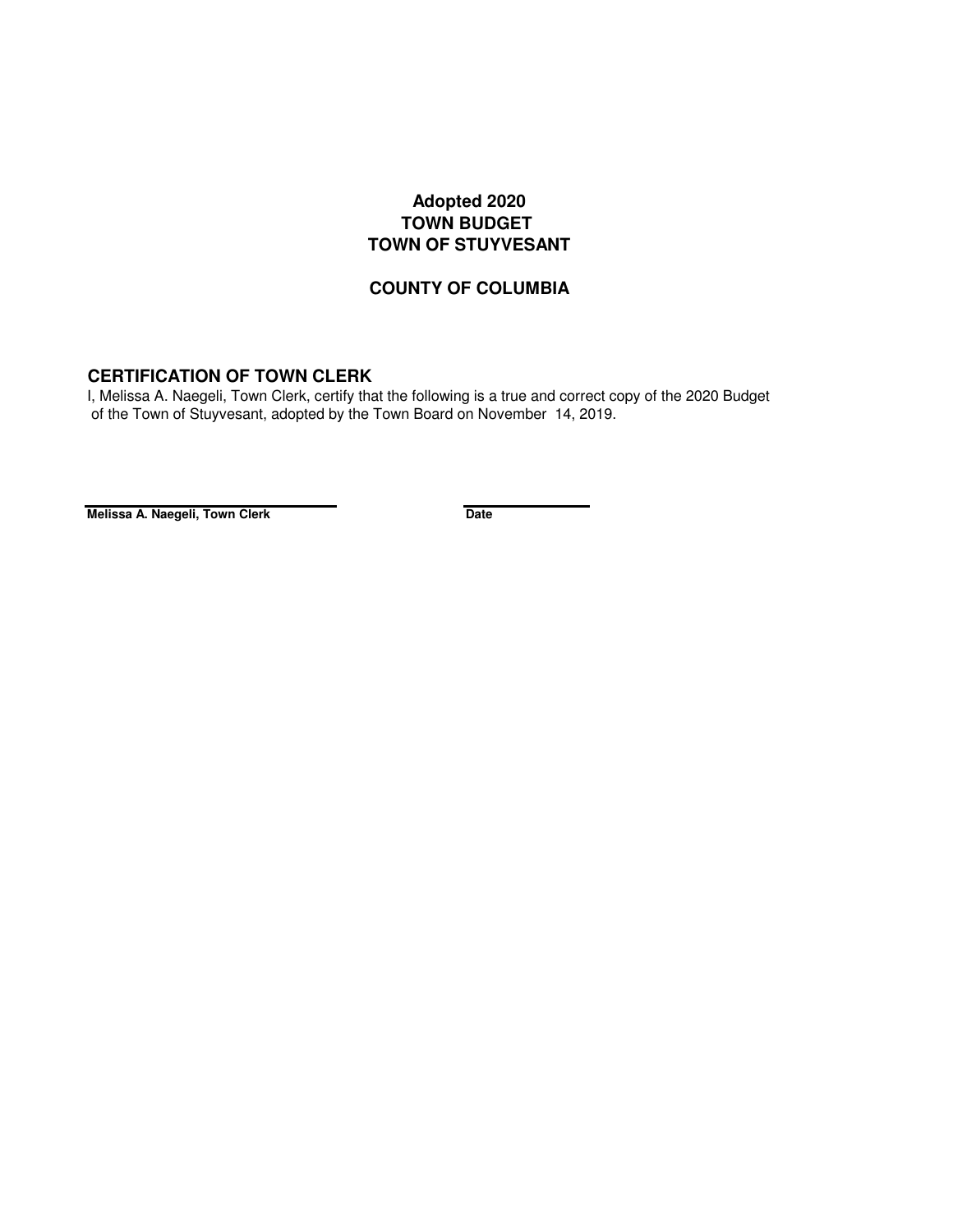|           | <b>TOWN OF STUYVESANT</b> |                       |                                       |                              |              |
|-----------|---------------------------|-----------------------|---------------------------------------|------------------------------|--------------|
|           |                           |                       |                                       |                              |              |
|           |                           |                       |                                       | <b>APPROPRIATED</b>          | 2020         |
|           |                           | <b>Appropriations</b> | <b>REVENUES</b>                       | <b>FUND BALANCE</b>          | <b>TAXES</b> |
|           |                           |                       |                                       |                              |              |
| A         | <b>GENERAL</b>            | 483,711.00            | \$<br>302,250.00                      | 20,000.00                    | 161,461.00   |
|           |                           |                       |                                       |                              |              |
| <b>DA</b> | <b>HIGHWAY</b>            | 527,495.00            | 234,300.00                            | 35,000.00                    | 258,195.00   |
|           |                           |                       |                                       |                              |              |
|           | <b>TOTAL TOWN</b>         | 1,011,206.00          | 536,550.00<br>$\overline{\mathbf{s}}$ | 55,000.00<br>$\overline{\$}$ | \$419,656.00 |
|           |                           |                       |                                       |                              |              |
|           |                           |                       |                                       |                              |              |
|           | <b>LIGHTING DISTRICTS</b> |                       |                                       |                              |              |
|           |                           |                       |                                       |                              |              |
|           | <b>STUYVESANT</b>         | 10,000.00             |                                       |                              | 10,000.00    |
|           | <b>STUYVESANT FALLS</b>   | 9,000.00              |                                       |                              | 9,000.00     |
|           |                           |                       |                                       |                              |              |
|           |                           |                       |                                       |                              |              |
|           | <b>FIRE DISTRICTS</b>     |                       |                                       |                              |              |
|           |                           |                       |                                       |                              |              |
|           | <b>STUYVESANT</b>         | 148,000.00            |                                       |                              | 148,000.00   |
|           | <b>STUYVESANT FALLS</b>   | 97,479.00             | 13,775.00                             |                              | 83,704.00    |
|           |                           |                       |                                       |                              |              |
|           |                           |                       |                                       |                              |              |
|           | <b>LIBRARY DISTRICTS</b>  | 34,761.00             |                                       |                              | 34,761.00    |
|           | <b>LIBRARY</b>            |                       |                                       |                              |              |
|           |                           |                       |                                       |                              |              |
|           |                           |                       |                                       |                              | ۰            |
|           |                           |                       |                                       |                              |              |
|           |                           |                       |                                       |                              |              |
|           |                           |                       |                                       |                              |              |
|           |                           |                       |                                       |                              |              |
|           |                           |                       |                                       |                              |              |
|           |                           |                       |                                       |                              |              |
|           |                           |                       |                                       |                              |              |
|           | <b>GRAND TOTAL</b>        | 1,310,446.00          | $\overline{\mathbf{s}}$<br>550,325.00 | 55,000.00<br>$\overline{\$}$ | 705,121.00   |
|           |                           |                       |                                       |                              |              |
|           |                           |                       |                                       |                              |              |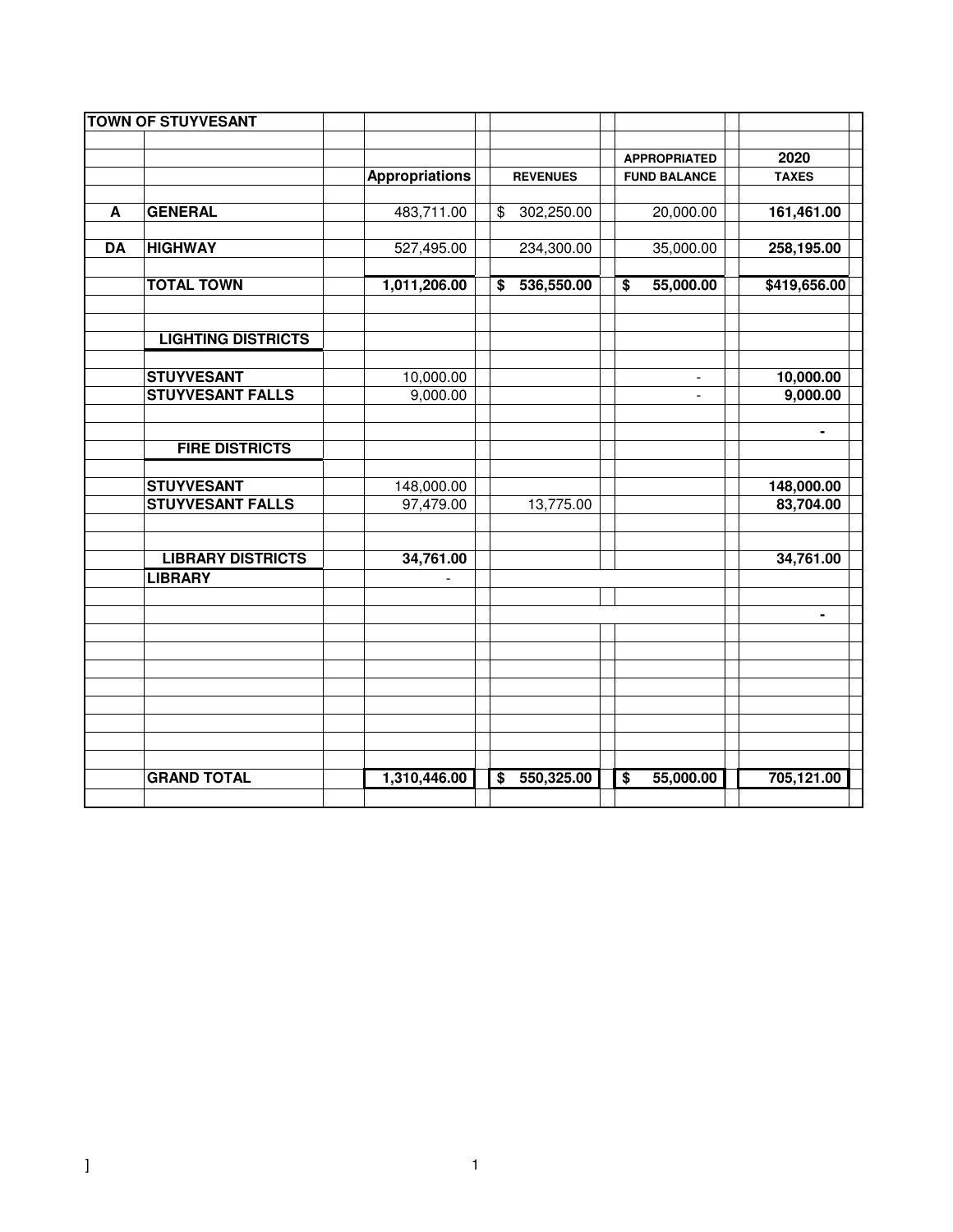| <b>TOWN OF STUYVESANT</b>    |         | <b>GENERAL FUND</b> |                |                |                |
|------------------------------|---------|---------------------|----------------|----------------|----------------|
|                              |         |                     |                |                |                |
|                              |         | <b>ACTUAL</b>       | <b>ACTUALL</b> | <b>ADOPTED</b> | <b>ADOPTED</b> |
| <b>GENERAL GOV'T SUPPORT</b> |         | <b>Expense</b>      | <b>Expense</b> | <b>BUDGET</b>  | <b>BUDGET</b>  |
|                              |         | 2017                | 2018           | 2019           | 2020           |
| <b>TOWN BOARD</b>            |         |                     |                |                |                |
| <b>Personal Service</b>      | A1010.1 | 11,999.84           | 12,179.84      | 11,980.00      | 11,980.00      |
| Contractual                  | A1010.4 | 449.17              | 362.54         | 500.00         | 500.00         |
|                              |         |                     |                |                |                |
| <b>TOTAL</b>                 |         | 12,449.01           | 12,542.38      | 12,480.00      | 12,480.00      |
|                              |         |                     |                |                |                |
| <b>TOWN JUSTICE</b>          |         |                     |                |                |                |
| <b>Personal Service</b>      | A1110.1 | 16,810.08           | 17,132.08      | 17,146.00      | 17,488.00      |
| Personal Service - Clerk     | A1110.1 | 4,554.96            | 4,839.65       | 4,640.00       | 4,640.00       |
| Contractual                  | A1110.4 | 5,689.99            | 6,002.10       | 6,350.00       | 8,000.00       |
|                              |         |                     |                |                |                |
| <b>TOTAL</b>                 |         | 27,055.03           | 27,973.83      | 28,136.00      | 30,128.00      |
| <b>SUPERVISOR</b>            |         |                     |                |                |                |
| <b>Personal Service</b>      | A1220.1 | 7,534.92            | 7,534.92       | 7,535.00       | 7,535.00       |
| Contractual                  | A1220.4 | 560.14              | 1,196.05       | 1,200.00       | 1,000.00       |
|                              |         |                     |                |                |                |
| <b>TOTAL</b>                 |         | 8,095.06            | 8,730.97       | 8,735.00       | 8,535.00       |
|                              |         |                     |                |                |                |
| <b>BOOKKEEPER</b>            |         |                     |                |                |                |
| <b>Personal Service</b>      | A1320.1 | 2,502.00            | 2,110.50       | 6,000.00       | 6,000.00       |
| Contractual                  | A1320.4 | 16,259.86           | 13,528.18      | 16,000.00      | 16,000.00      |
| <b>Budget officer</b>        | A1340.1 |                     | 500.00         | 500.00         | 750.00         |
| <b>TOTAL</b>                 |         | 18,761.86           | 15,638.68      | 22,500.00      | 22,750.00      |
| <b>ASSESSORS</b>             |         |                     |                |                |                |
| <b>Personal Service</b>      | A1355.1 | 16,854.96           | 17,525.81      | 17,530.00      | 15,800.00      |
| Personal Service clerk       | A1355.1 | 3,060.00            | 3,999.96       | 4,000.00       | 5,500.00       |
| Contractual                  | A1355.4 | 1,970.71            | 17,589.93      | 4,000.00       | 2,000.00       |
|                              |         |                     |                |                |                |
| <b>TOTAL</b>                 |         | 21,885.67           | 39,115.70      | 25,530.00      | 23,300.00      |
|                              |         |                     |                |                |                |
| <b>TOWN CLERK-COLLECTOR</b>  |         |                     |                |                |                |
|                              |         |                     |                |                |                |
| <b>Personal Service</b>      | A1410.1 | 23,643.00           | 23,643.00      | 23,643.00      | 23,643.00      |
| Contractual                  | A1410.4 | 7,791.04            | 4,600.35       | 4,600.00       | 5,500.00       |
|                              |         |                     |                |                |                |
| <b>TOTAL</b>                 |         | 31,434.04           | 28,243.35      | 28,243.00      | 29,143.00      |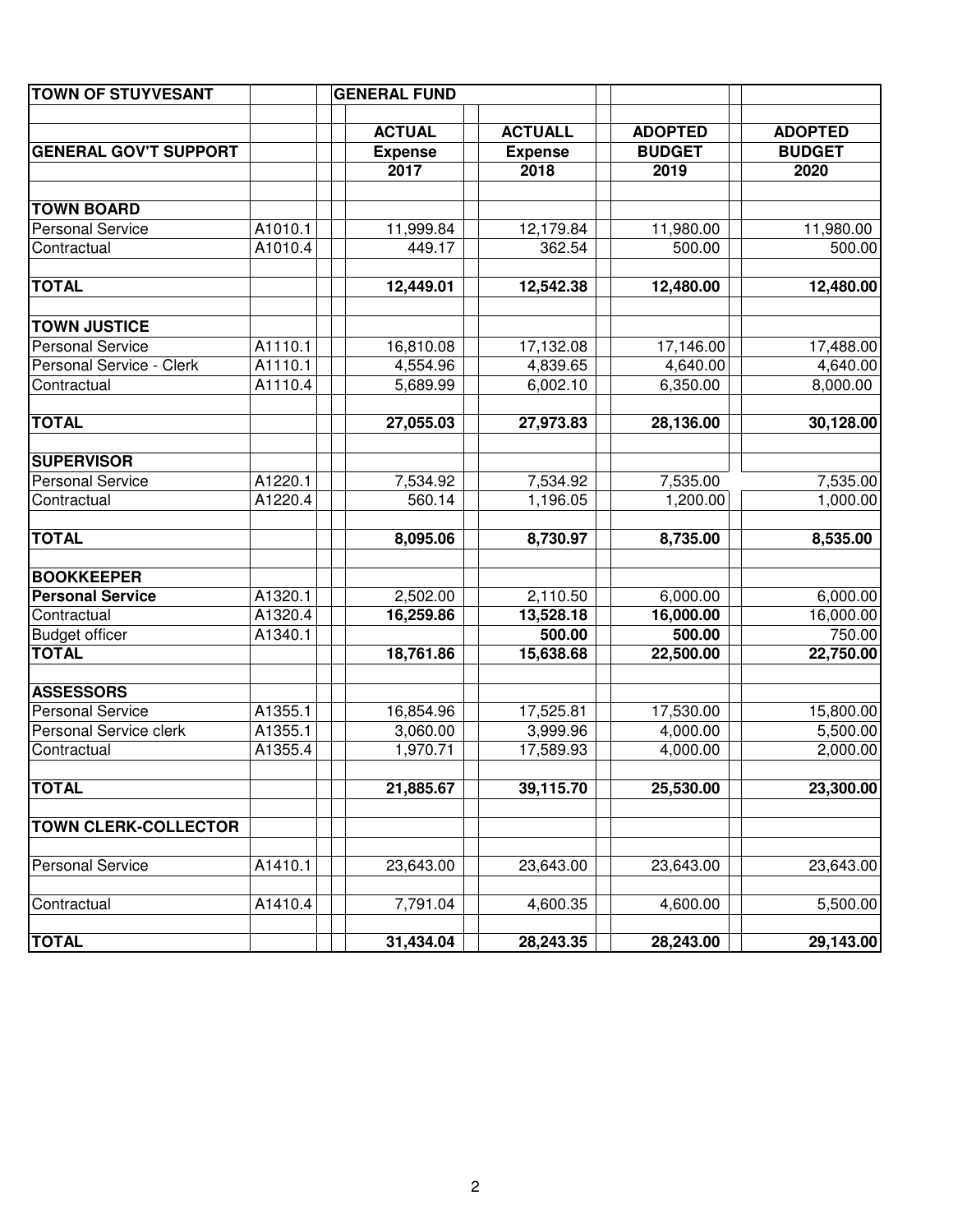| <b>TOWN OF STUYVESANT</b><br><b>GENERAL FUND</b><br>$\overline{c}$<br><b>ACTUAL</b><br><b>ACTUAL</b><br><b>ADOPTED</b><br><b>ADOPTED</b><br>3<br><b>BUDGET</b><br><b>BUDGET</b><br>4<br><b>GENERAL GOVT SUPPORT</b><br><b>Expense</b><br><b>Expense</b><br>5<br>2017<br>2018<br>2019<br>2020<br>6<br>$\overline{7}$<br>A1420.4<br>16,252.75<br>20,000.00<br><b>ATTORNEY</b><br>13,812.50<br>8<br>A1440.4<br>1,500.00<br><b>ENGINEER</b><br>803.06<br>242.00<br>9<br>10<br><b>BUILDINGS</b><br>11<br>A1620.1<br>3,731.01<br>3,737.55<br>4,000.00<br><b>Personal Service</b><br>12<br>24,000.00<br>A1620.4<br>21,144.89<br>26,950.18<br>13<br>Contractual<br><b>IT SERVICES</b><br>10,000.00<br>A1620.41<br>14<br><b>TOTAL</b><br>24,875.90<br>30,687.73<br>28,000.00<br>15<br>16<br><b>SPECIAL ITEMS</b><br>17<br><b>Unallocated Ins</b><br>A1910.1<br>20,371.33<br>19,357.88<br>21,000.00<br>18<br><b>Municipal Dues</b><br>850.00<br>850.00<br>A1920.2<br>699.00<br>19 | A | $\overline{B}$ | $C =$ | F | G | H | $\mathbf{I}$ | J | $\mathsf{K}$ | L                        |
|-------------------------------------------------------------------------------------------------------------------------------------------------------------------------------------------------------------------------------------------------------------------------------------------------------------------------------------------------------------------------------------------------------------------------------------------------------------------------------------------------------------------------------------------------------------------------------------------------------------------------------------------------------------------------------------------------------------------------------------------------------------------------------------------------------------------------------------------------------------------------------------------------------------------------------------------------------------------------|---|----------------|-------|---|---|---|--------------|---|--------------|--------------------------|
|                                                                                                                                                                                                                                                                                                                                                                                                                                                                                                                                                                                                                                                                                                                                                                                                                                                                                                                                                                         |   |                |       |   |   |   |              |   |              |                          |
|                                                                                                                                                                                                                                                                                                                                                                                                                                                                                                                                                                                                                                                                                                                                                                                                                                                                                                                                                                         |   |                |       |   |   |   |              |   |              |                          |
|                                                                                                                                                                                                                                                                                                                                                                                                                                                                                                                                                                                                                                                                                                                                                                                                                                                                                                                                                                         |   |                |       |   |   |   |              |   |              |                          |
|                                                                                                                                                                                                                                                                                                                                                                                                                                                                                                                                                                                                                                                                                                                                                                                                                                                                                                                                                                         |   |                |       |   |   |   |              |   |              |                          |
|                                                                                                                                                                                                                                                                                                                                                                                                                                                                                                                                                                                                                                                                                                                                                                                                                                                                                                                                                                         |   |                |       |   |   |   |              |   |              |                          |
|                                                                                                                                                                                                                                                                                                                                                                                                                                                                                                                                                                                                                                                                                                                                                                                                                                                                                                                                                                         |   |                |       |   |   |   |              |   |              |                          |
|                                                                                                                                                                                                                                                                                                                                                                                                                                                                                                                                                                                                                                                                                                                                                                                                                                                                                                                                                                         |   |                |       |   |   |   |              |   |              | 20,000.00                |
|                                                                                                                                                                                                                                                                                                                                                                                                                                                                                                                                                                                                                                                                                                                                                                                                                                                                                                                                                                         |   |                |       |   |   |   |              |   |              |                          |
|                                                                                                                                                                                                                                                                                                                                                                                                                                                                                                                                                                                                                                                                                                                                                                                                                                                                                                                                                                         |   |                |       |   |   |   |              |   |              | 1,500.00                 |
|                                                                                                                                                                                                                                                                                                                                                                                                                                                                                                                                                                                                                                                                                                                                                                                                                                                                                                                                                                         |   |                |       |   |   |   |              |   |              |                          |
|                                                                                                                                                                                                                                                                                                                                                                                                                                                                                                                                                                                                                                                                                                                                                                                                                                                                                                                                                                         |   |                |       |   |   |   |              |   |              |                          |
|                                                                                                                                                                                                                                                                                                                                                                                                                                                                                                                                                                                                                                                                                                                                                                                                                                                                                                                                                                         |   |                |       |   |   |   |              |   |              | 4,000.00                 |
|                                                                                                                                                                                                                                                                                                                                                                                                                                                                                                                                                                                                                                                                                                                                                                                                                                                                                                                                                                         |   |                |       |   |   |   |              |   |              | 20,000.00                |
|                                                                                                                                                                                                                                                                                                                                                                                                                                                                                                                                                                                                                                                                                                                                                                                                                                                                                                                                                                         |   |                |       |   |   |   |              |   |              | 12,000.00                |
|                                                                                                                                                                                                                                                                                                                                                                                                                                                                                                                                                                                                                                                                                                                                                                                                                                                                                                                                                                         |   |                |       |   |   |   |              |   |              | 36,000.00                |
|                                                                                                                                                                                                                                                                                                                                                                                                                                                                                                                                                                                                                                                                                                                                                                                                                                                                                                                                                                         |   |                |       |   |   |   |              |   |              |                          |
|                                                                                                                                                                                                                                                                                                                                                                                                                                                                                                                                                                                                                                                                                                                                                                                                                                                                                                                                                                         |   |                |       |   |   |   |              |   |              |                          |
|                                                                                                                                                                                                                                                                                                                                                                                                                                                                                                                                                                                                                                                                                                                                                                                                                                                                                                                                                                         |   |                |       |   |   |   |              |   |              | 20,500.00                |
|                                                                                                                                                                                                                                                                                                                                                                                                                                                                                                                                                                                                                                                                                                                                                                                                                                                                                                                                                                         |   |                |       |   |   |   |              |   |              | 1,000.00                 |
| Contingent<br>20<br>A1990.4<br>7,500.00<br>7,500.00                                                                                                                                                                                                                                                                                                                                                                                                                                                                                                                                                                                                                                                                                                                                                                                                                                                                                                                     |   |                |       |   |   |   |              |   |              | 7,500.00                 |
| 21                                                                                                                                                                                                                                                                                                                                                                                                                                                                                                                                                                                                                                                                                                                                                                                                                                                                                                                                                                      |   |                |       |   |   |   |              |   |              |                          |
| $\overline{22}$<br><b>TOTAL</b><br>28,721.33<br>29,350.00<br>20,056.88                                                                                                                                                                                                                                                                                                                                                                                                                                                                                                                                                                                                                                                                                                                                                                                                                                                                                                  |   |                |       |   |   |   |              |   |              | 29,000.00                |
| 23                                                                                                                                                                                                                                                                                                                                                                                                                                                                                                                                                                                                                                                                                                                                                                                                                                                                                                                                                                      |   |                |       |   |   |   |              |   |              |                          |
| <b>TOTAL GENERAL GOVT</b><br>24<br>185,391.46<br>197,373.77<br>197,974.00<br>\$<br>\$<br>\$                                                                                                                                                                                                                                                                                                                                                                                                                                                                                                                                                                                                                                                                                                                                                                                                                                                                             |   |                |       |   |   |   |              |   |              | $\overline{$}212,836.00$ |
| 25                                                                                                                                                                                                                                                                                                                                                                                                                                                                                                                                                                                                                                                                                                                                                                                                                                                                                                                                                                      |   |                |       |   |   |   |              |   |              |                          |
| <b>PUBLIC SAFETY</b><br>26                                                                                                                                                                                                                                                                                                                                                                                                                                                                                                                                                                                                                                                                                                                                                                                                                                                                                                                                              |   |                |       |   |   |   |              |   |              |                          |
| 27                                                                                                                                                                                                                                                                                                                                                                                                                                                                                                                                                                                                                                                                                                                                                                                                                                                                                                                                                                      |   |                |       |   |   |   |              |   |              |                          |
| <b>TRAFFIC CONTROL</b><br>28                                                                                                                                                                                                                                                                                                                                                                                                                                                                                                                                                                                                                                                                                                                                                                                                                                                                                                                                            |   |                |       |   |   |   |              |   |              |                          |
| 29<br>A3310.4<br>269.28<br>1,000.00<br>Contractual<br>1,559.99                                                                                                                                                                                                                                                                                                                                                                                                                                                                                                                                                                                                                                                                                                                                                                                                                                                                                                          |   |                |       |   |   |   |              |   |              | 1,000.00                 |
| 30                                                                                                                                                                                                                                                                                                                                                                                                                                                                                                                                                                                                                                                                                                                                                                                                                                                                                                                                                                      |   |                |       |   |   |   |              |   |              |                          |
| <b>ANIMAL CONTROL</b><br>31                                                                                                                                                                                                                                                                                                                                                                                                                                                                                                                                                                                                                                                                                                                                                                                                                                                                                                                                             |   |                |       |   |   |   |              |   |              |                          |
| <b>Personal Service</b><br>32<br>A3510.1<br>3,500.04<br>3,500.04<br>3,500.00                                                                                                                                                                                                                                                                                                                                                                                                                                                                                                                                                                                                                                                                                                                                                                                                                                                                                            |   |                |       |   |   |   |              |   |              | 3,500.00                 |
| A3510.4<br>35.00<br>1,950.00<br>1,000.00<br>33<br>Contractual                                                                                                                                                                                                                                                                                                                                                                                                                                                                                                                                                                                                                                                                                                                                                                                                                                                                                                           |   |                |       |   |   |   |              |   |              | 1,000.00                 |
| 34<br><b>TOTAL</b>                                                                                                                                                                                                                                                                                                                                                                                                                                                                                                                                                                                                                                                                                                                                                                                                                                                                                                                                                      |   |                |       |   |   |   |              |   |              |                          |
| $\overline{35}$<br>3,535.04<br>5,450.04<br>4,500.00                                                                                                                                                                                                                                                                                                                                                                                                                                                                                                                                                                                                                                                                                                                                                                                                                                                                                                                     |   |                |       |   |   |   |              |   |              | 4,500.00                 |
| 36                                                                                                                                                                                                                                                                                                                                                                                                                                                                                                                                                                                                                                                                                                                                                                                                                                                                                                                                                                      |   |                |       |   |   |   |              |   |              |                          |
| 37<br><b>CODE ENFORCEMENT</b><br>A3620.1<br>38<br><b>Personal Service</b><br>21,990.00<br>18,925.61<br>22,429.00                                                                                                                                                                                                                                                                                                                                                                                                                                                                                                                                                                                                                                                                                                                                                                                                                                                        |   |                |       |   |   |   |              |   |              | 22,650.00                |
| 39<br>Contractual<br>A3620.4<br>933.71<br>2,401.11<br>1,500.00                                                                                                                                                                                                                                                                                                                                                                                                                                                                                                                                                                                                                                                                                                                                                                                                                                                                                                          |   |                |       |   |   |   |              |   |              | 1,000.00                 |
| 40                                                                                                                                                                                                                                                                                                                                                                                                                                                                                                                                                                                                                                                                                                                                                                                                                                                                                                                                                                      |   |                |       |   |   |   |              |   |              |                          |
| 41<br><b>TOTAL</b><br>22,923.71<br>21,326.72<br>23,929.00                                                                                                                                                                                                                                                                                                                                                                                                                                                                                                                                                                                                                                                                                                                                                                                                                                                                                                               |   |                |       |   |   |   |              |   |              | 23,650.00                |
| 42                                                                                                                                                                                                                                                                                                                                                                                                                                                                                                                                                                                                                                                                                                                                                                                                                                                                                                                                                                      |   |                |       |   |   |   |              |   |              |                          |
| 43<br><b>TOTAL PUBLIC SAFETY</b><br>26,728.03<br>28,336.75<br>29,429.00<br>\$<br>\$<br>\$                                                                                                                                                                                                                                                                                                                                                                                                                                                                                                                                                                                                                                                                                                                                                                                                                                                                               |   |                |       |   |   |   |              |   |              | \$29,150.00              |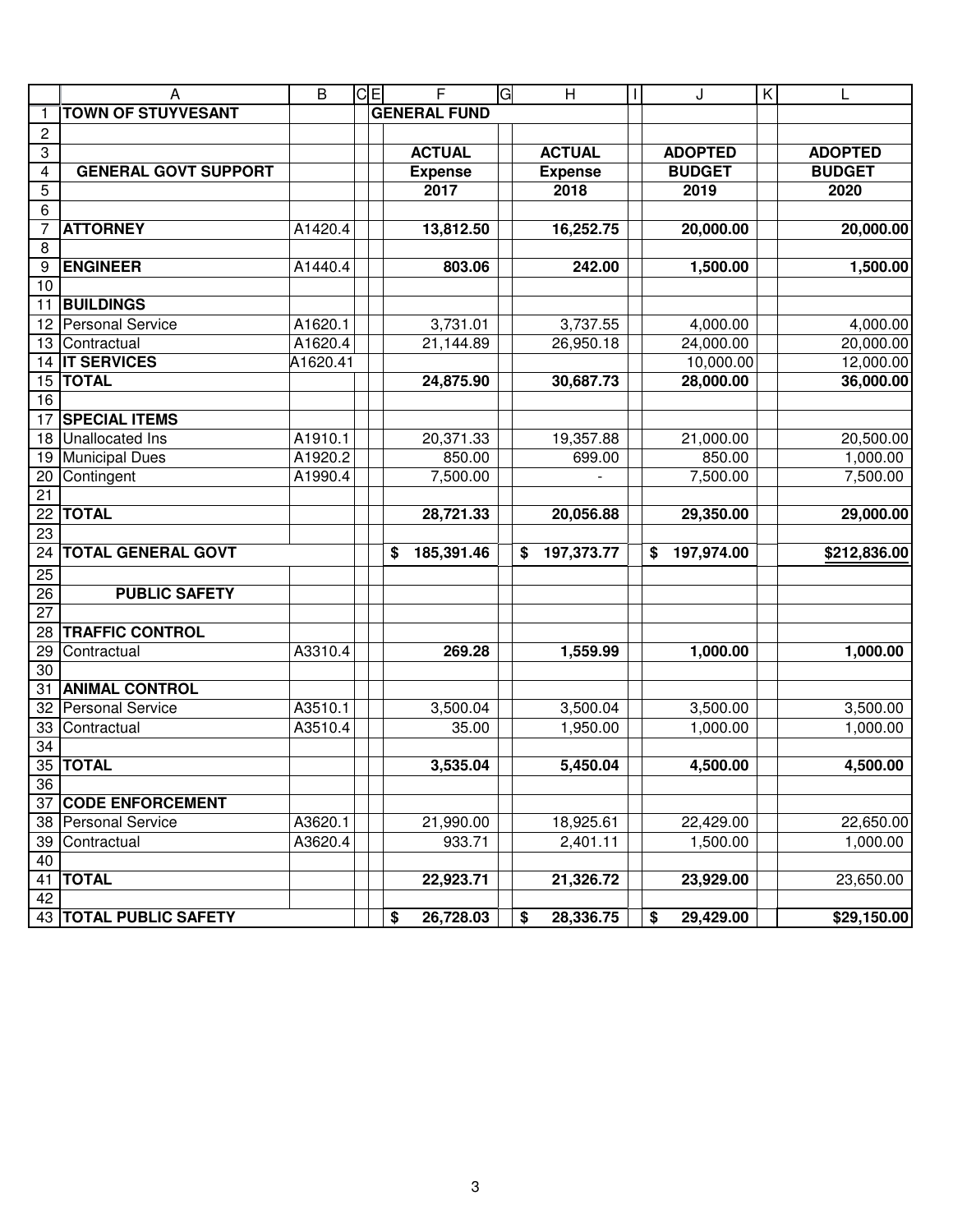|                 | $\overline{A}$                      | $\overline{\mathsf{B}}$ | icіEl | $\overline{F}$                                    | G<br>$\overline{\overline{\mathsf{H}}}$ | J<br>$\mathbf{I}$                                 | $\overline{\mathsf{K}}$ | L                            |
|-----------------|-------------------------------------|-------------------------|-------|---------------------------------------------------|-----------------------------------------|---------------------------------------------------|-------------------------|------------------------------|
| 1               | <b>TOWN OF STUYVESANT</b>           |                         |       | <b>GENERAL FUND</b>                               |                                         |                                                   |                         |                              |
| $\overline{c}$  |                                     |                         |       |                                                   |                                         |                                                   |                         |                              |
| 3               |                                     |                         |       | <b>ACTUAL</b>                                     | <b>ACTUAL</b>                           | <b>ADOPTED</b>                                    |                         | <b>ADOPTED</b>               |
| $\overline{4}$  |                                     |                         |       | <b>Expense</b>                                    | <b>Expense</b>                          | <b>BUDGET</b>                                     |                         | <b>BUDGET</b>                |
| 5               |                                     |                         |       | 2017                                              | 2018                                    | 2019                                              |                         | 2020                         |
| 6               |                                     |                         |       |                                                   |                                         |                                                   |                         |                              |
| $\overline{7}$  |                                     |                         |       |                                                   |                                         |                                                   |                         |                              |
| 8               | <b>TRANSPORTATION</b>               |                         |       |                                                   |                                         |                                                   |                         |                              |
| $\overline{9}$  |                                     |                         |       |                                                   |                                         |                                                   |                         |                              |
| $\overline{10}$ | <b>HIGHWAY SUPT</b>                 |                         |       |                                                   |                                         |                                                   |                         |                              |
| $\overline{11}$ | <b>Personal Service</b>             | A5010.1                 |       | 56,148.71                                         | 56,169.88                               | 57,290.00                                         |                         | 57,290.00                    |
| 12              | Contractual                         | A5010.4                 |       | 1,994.29                                          | 1,797.04                                | 2,000.00                                          |                         | 2,500.00                     |
| $\overline{13}$ |                                     |                         |       |                                                   |                                         |                                                   |                         |                              |
| 14              | <b>TOTAL</b>                        |                         |       | 58,143.00                                         | 57,966.92                               | 59,290.00                                         |                         | 59,790.00                    |
| $\overline{15}$ |                                     |                         |       |                                                   |                                         |                                                   |                         |                              |
| 16              | <b>GARAGE</b>                       |                         |       |                                                   |                                         |                                                   |                         |                              |
| 17              | <b>Capital Expenditure</b>          | A5132.2                 |       | 9,457.00                                          |                                         |                                                   |                         |                              |
| 18              | Contractual                         | A5132.4                 |       | 8,864.75                                          | 13,411.18                               | 11,000.00                                         |                         | 12,000.00                    |
| $\overline{19}$ |                                     |                         |       |                                                   |                                         |                                                   |                         |                              |
| 20              | <b>TOTAL</b>                        |                         |       | 18,321.75                                         | 13,411.18                               | 11,000.00                                         |                         | 12,000.00                    |
| $\overline{21}$ |                                     |                         |       |                                                   |                                         |                                                   |                         |                              |
| $\overline{22}$ |                                     |                         |       |                                                   |                                         |                                                   |                         |                              |
| 23              |                                     |                         |       |                                                   |                                         |                                                   |                         |                              |
| $\overline{24}$ | <b>TOTAL TRANSPORTATION</b>         |                         |       | 76,464.75<br>$\overline{\boldsymbol{\mathsf{s}}}$ | 71,378.10<br>\$                         | $\overline{\boldsymbol{\mathsf{s}}}$<br>70,290.00 |                         | $\overline{\$}$<br>71,790.00 |
| 25              |                                     |                         |       |                                                   |                                         |                                                   |                         |                              |
| $\overline{26}$ |                                     |                         |       |                                                   |                                         |                                                   |                         |                              |
| $\overline{27}$ |                                     |                         |       |                                                   |                                         |                                                   |                         |                              |
| 28              | <b>ECONOMIC ASSISTANCE</b>          |                         |       |                                                   |                                         |                                                   |                         |                              |
| 29              | <b>&amp; OPPORTUNITY</b>            |                         |       |                                                   |                                         |                                                   |                         |                              |
| 30              |                                     |                         |       |                                                   |                                         |                                                   |                         |                              |
| 31              |                                     |                         |       |                                                   |                                         |                                                   |                         |                              |
| 32              | <b>MEALS ON WHEELS</b>              | A6410.4                 |       | 2,653.00                                          | 2,593.50                                | 3,500.00                                          |                         | 3,500.00                     |
| 33              |                                     |                         |       |                                                   |                                         |                                                   |                         |                              |
| 34              | <b>VETERANS SERVICE</b>             | A6510.4                 |       |                                                   | 2,400.00                                | 1,200.00                                          |                         | 1,200.00                     |
| $\overline{35}$ |                                     |                         |       |                                                   |                                         |                                                   |                         |                              |
| $\overline{36}$ | <b>AGED PROGRAMS</b>                | A6772.4                 |       | 2,650.00                                          | 2,650.00                                | 2,650.00                                          |                         | 3,150.00                     |
| $\overline{37}$ |                                     |                         |       |                                                   |                                         |                                                   |                         |                              |
| $\overline{38}$ |                                     |                         |       |                                                   |                                         |                                                   |                         |                              |
| 39              | <b>TOTAL ECONOMIC</b>               |                         |       | 5,303.00<br>\$                                    | 7,643.50<br>\$                          | 7,350.00<br>\$                                    |                         | \$7,850.00                   |
| 40              | <b>ASSISTANCE &amp; OPPORTUNITY</b> |                         |       |                                                   |                                         |                                                   |                         |                              |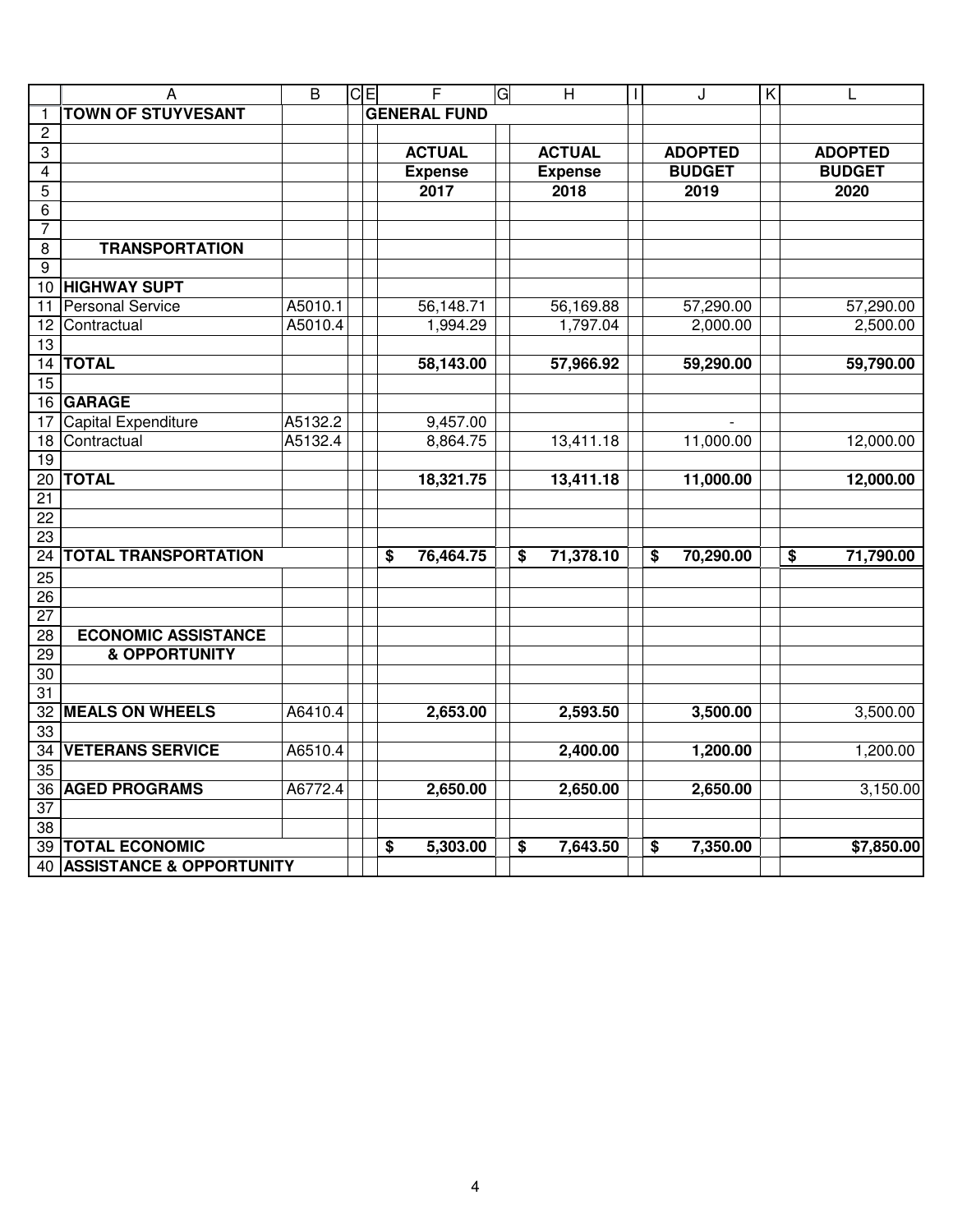| <b>TOWN OF STUYVESANT</b>       |          | <b>GENERAL FUND</b> |                 |                 |                 |
|---------------------------------|----------|---------------------|-----------------|-----------------|-----------------|
|                                 |          |                     |                 |                 |                 |
|                                 |          | <b>ACTUAL</b>       | <b>ACTUAL</b>   | <b>ADOPTED</b>  | <b>ADOPTED</b>  |
|                                 |          | <b>Expense</b>      | <b>Expense</b>  | <b>BUDGET</b>   | <b>BUDGET</b>   |
| <b>CULTURE &amp; RECREATION</b> |          | 2017                | 2018            | 2019            | 2020            |
| <b>PARKS</b>                    |          |                     |                 |                 |                 |
| <b>Personal Service</b>         | A7110.1  | 3,110.93            | 1,976.24        | 6,000.00        | 12,000.00       |
| Contractual                     | A7110.4  | 1,357.94            | 2,484.03        | 3,000.00        | 4,000.00        |
| <b>TOTAL PARKS</b>              |          | 4,468.87            | 4,460.27        | 9,000.00        | 16,000.00       |
|                                 |          |                     |                 |                 |                 |
| <b>YOUTH PROGRAMS</b>           | A7310.4  | 2,300.00            | 3,500.00        | 3,500.00        | 3,500.00        |
| <b>HISTORIAN</b>                | A7110.4  | 291.51              | 1,745.79        | 500.00          | 500.00          |
| <b>CELEBRATIONS</b>             | A7550.4  | 3,464.52            | 3,104.26        | 1,000.00        | 1,000.00        |
| <b>TOTAL CULTURAL &amp; REC</b> |          | \$<br>10,524.90     | \$<br>12,810.32 | \$<br>14,000.00 | \$<br>21,000.00 |
|                                 |          |                     |                 |                 |                 |
| <b>HOME &amp; COMM SERVICES</b> |          |                     |                 |                 |                 |
| <b>ZONING</b>                   |          |                     |                 |                 |                 |
| Personal Service                | A8010.10 | $\overline{a}$      |                 |                 |                 |
| Personal Service - Clerk        | A8010.11 | 967.50              | 895.50          | 2,500.00        | 2,500.00        |
| Personal Service - Board        | A8010.12 | 795.00              | 1,055.00        | 3,000.00        | 3,000.00        |
| Contractual                     | A8010.4  | 134.99              | 563.68          | 500.00          | 750.00          |
| <b>TOTAL</b>                    |          | 1,897.49            | 2,514.18        | 6,000.00        | \$<br>6,250.00  |
|                                 |          |                     |                 |                 |                 |
| <b>PLANNING</b>                 |          |                     |                 |                 |                 |
| Personal Service - Clerk        | A8020.11 | 868.50              | 670.50          | 2,500.00        | 2,500.00        |
| Personal Service - Board        | A8020.12 | 1,505.00            | 1,855.00        | 3,000.00        | 3000.00         |
| Contractual                     | A8020.40 | 252.34              | 991.40          | 500.00          | 750.00          |
| <b>TOTAL</b>                    |          | 2,625.84            | 3,516.90        | 6,000.00        | 6,250.00        |
| <b>REFUSE AND GARBAGE</b>       |          |                     |                 |                 |                 |
| <b>Personal Service</b>         | A8160.1  | 1,857.02            | 2,628.60        | 2,500.00        | 3,000.00        |
| Contractual                     | A8160.4  | 4,546.60            | 4,643.17        | 7,000.00        | 7,000.00        |
| <b>TOTAL</b>                    |          | 6,403.62            | 7,271.77        | 9,500.00        | 10,000.00       |
| <b>CEMETERY</b>                 |          |                     |                 |                 |                 |
| <b>Personal Service</b>         | A8810.1  | 3,616.95            | 3,427.20        | 3,800.00        | 4,000.00        |
| Contractual                     | A8810.4  | 258.36              | 1,295.50        | 1,000.00        | 1,000.00        |
| <b>TOTAL</b>                    |          | 3,875.31            | 4,722.70        | 4,800.00        | 5,000.00        |
| <b>TOTAL HOME AND</b>           |          |                     |                 |                 |                 |
| <b>COMMUNITY SERVICES</b>       |          | \$<br>14,802.26     | \$<br>18,025.55 | \$<br>26,300.00 | \$<br>27,500.00 |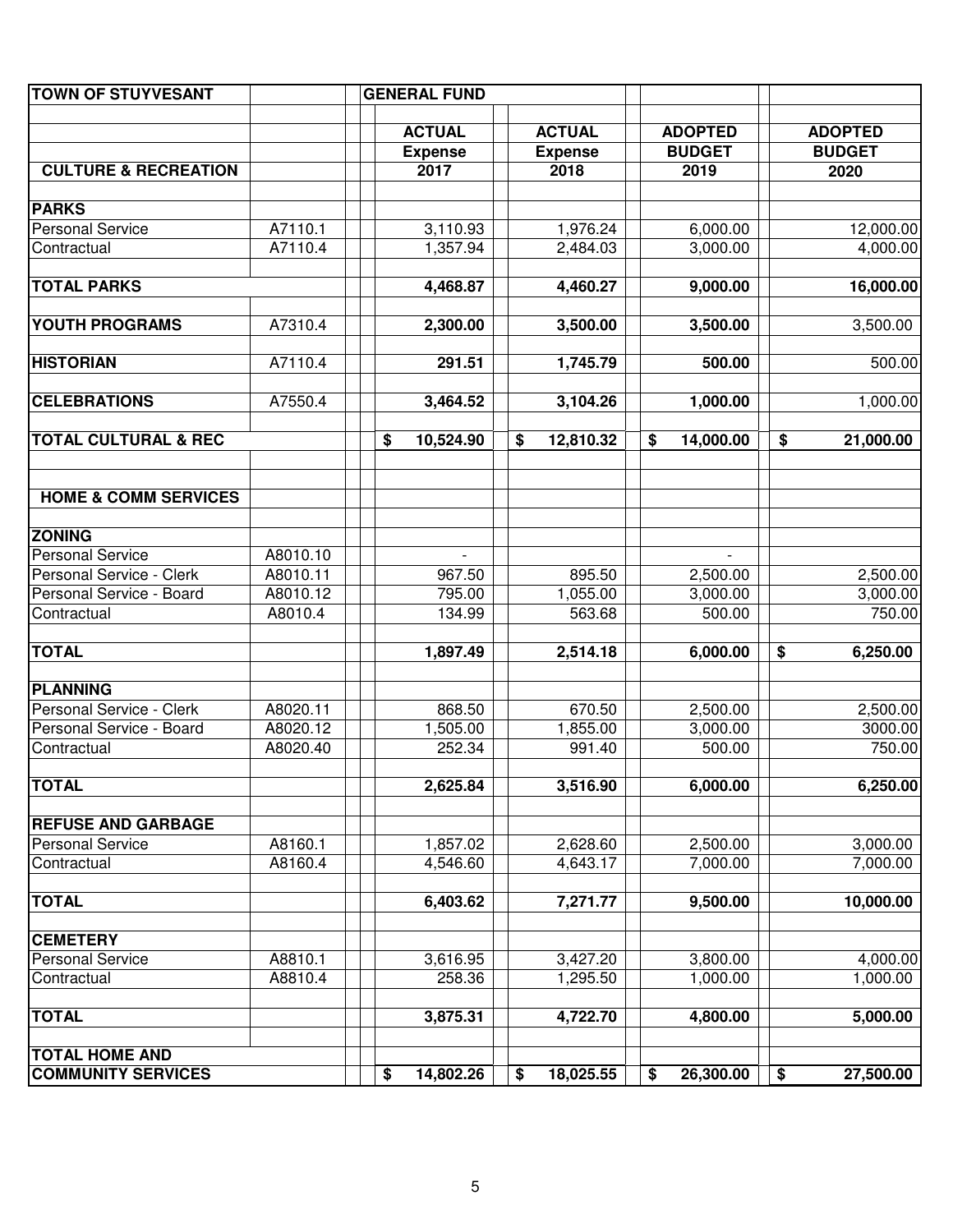| <b>TOWN OF STUYVESANT</b>   |         | <b>GENERAL FUND</b> |                  |                  |                  |
|-----------------------------|---------|---------------------|------------------|------------------|------------------|
|                             |         |                     |                  |                  |                  |
|                             |         | <b>ACTUAL</b>       | <b>ACTUAL</b>    | <b>ADOPTED</b>   | <b>ADOPTED</b>   |
|                             |         | <b>Expense</b>      | <b>Expense</b>   | <b>BUDGET</b>    | <b>BUDGET</b>    |
|                             |         | 2017                | 2018             | 2019             | 2020             |
|                             |         |                     |                  |                  |                  |
| <b>UNDISTRIBUTED</b>        |         |                     |                  |                  |                  |
| Retirement                  | A9010.8 | 15,345.00           | 16,334.55        | 17,000.00        | 17,000.00        |
| <b>Social Security</b>      | A9030.8 | 13,923.22           | 13,788.62        | 16,000.00        | 16,000.00        |
| <b>Disability</b>           | A9040.8 | 823.65              | 838.80           | 1,500.00         | 1,500.00         |
| Unemployment                | A9050.8 |                     |                  | 150.00           | 150.00           |
| Hospitalization             | A9060.8 | 11,215.22           | 14,151.87        | 16,000.00        | 14,000.00        |
|                             |         |                     |                  |                  |                  |
| <b>TOTAL UNDISTRIBUTED</b>  |         | \$<br>41,307.09     | \$<br>45,113.84  | \$<br>50,650.00  | 48,650.00        |
|                             |         |                     |                  |                  |                  |
|                             |         |                     |                  |                  |                  |
| <b>DEBT SERVICES</b>        |         |                     |                  |                  |                  |
| Bond - Principal            | A9710.6 | 45,186.07           | 46,853.44        | 48,585.00        | 50,380.00        |
| Bond - Interest             | A9710.7 | 19,733.16           | 18,065.79        | 16,350.00        | 14,555.00        |
| <b>BAN</b> - Interest       | A9730.7 |                     |                  |                  |                  |
|                             |         |                     |                  |                  |                  |
| <b>Total</b>                |         | \$<br>64,919.23     | \$<br>64,919.23  | \$<br>64,935.00  | \$<br>64,935.00  |
|                             |         |                     |                  |                  |                  |
|                             |         |                     |                  |                  |                  |
| <b>TOTAL APPROPRIATIONS</b> |         | \$<br>425,440.72    | \$<br>445,601.06 | \$<br>470,979.00 | \$<br>483,711.00 |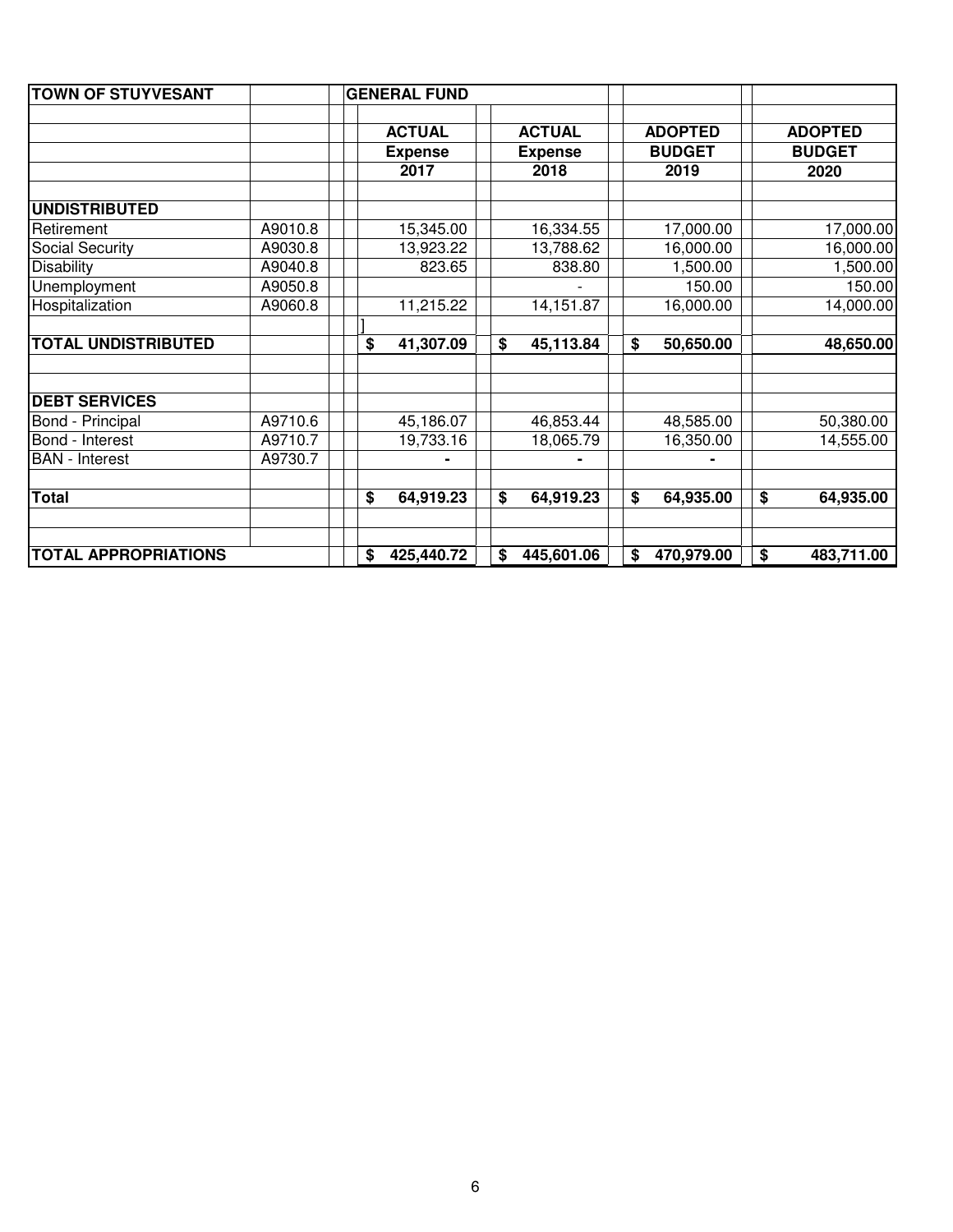| <b>TOWN OF STUYVESANT</b>           |       | <b>GENERAL REVENUE</b>   |                          |                          |                                 |
|-------------------------------------|-------|--------------------------|--------------------------|--------------------------|---------------------------------|
|                                     |       | <b>ACTUAL</b>            | <b>ACTUAL</b>            | <b>ADOPTED</b>           |                                 |
|                                     |       | <b>BUDGET</b>            | <b>BUDGET</b>            | <b>BUDGET</b>            | <b>ADOPTED</b><br><b>BUDGET</b> |
|                                     |       | 2017                     | 2018                     | 2019                     | 2020                            |
| <b>REVENUES</b>                     |       |                          |                          |                          |                                 |
|                                     |       |                          |                          |                          |                                 |
| <b>Property Taxes</b>               | A1001 | 163,296.00               | 172,918.00               | 157,979.00               | 161,461.00                      |
| Paid in Lieu of Taxes               | A1081 | 2,575.65                 |                          |                          |                                 |
| <b>Interest &amp; Penalties</b>     | A1090 | 4,050.00                 | 3,600.00                 | 3,000.00                 | 4,000.00                        |
| Sales Tax                           | A1120 | 210,040.13               | 277,371.58               | 185,000.00               | 190,000.00                      |
| <b>Franchise Fees</b>               | A1170 | 23,139.14                | 25,351.77                | 25,800.00                | 25,000.00                       |
| <b>DEPARTMENTAL</b>                 |       |                          |                          |                          |                                 |
| <b>Clerk Fees</b>                   | A1255 | 1,040.84                 | 774.50                   | 1,000.00                 | 1,000.00                        |
| Impoundment fee                     | A1560 | 35.00                    |                          |                          |                                 |
| <b>Cemetery Dividends</b>           | A2191 | 135.00                   | 181.56                   | 100.00                   | 100.00                          |
| <b>Zoning Fees</b>                  | A2110 | 135.00                   |                          | 100.00                   | 100.00                          |
| <b>Planning Fees</b>                | A2115 | 135.00                   | 285.00                   | 200.00                   | 200.00                          |
| Local Municipal Aid                 | A2389 | 11,564.70                | 11,497.36                | 11,000.00                | 11,000.00                       |
| <b>USE OF MONEY</b>                 |       |                          |                          |                          |                                 |
| Interest                            | A2401 | 254.72                   | 3,215.46                 | 3,000.00                 | 7,000.00                        |
| Rent of Real Property               | A2410 |                          |                          |                          |                                 |
| <b>LICENSES</b>                     |       |                          |                          |                          |                                 |
| Dog License                         | A2544 | 633.00                   | 587.56                   | 500.00                   | 500.00                          |
| <b>Building Permits</b>             | A2555 | 19,712.50                | 8,773.00                 | 10,000.00                | 10,000.00                       |
| Permits, other                      | A2590 |                          |                          |                          |                                 |
| <b>FINES</b>                        |       |                          |                          |                          |                                 |
| Fines & Forfeitures                 | A2610 | 3,876.00                 | 5,829.00                 | 4,500.00                 | 4,500.00                        |
| Dog Cases                           | A2611 |                          |                          |                          |                                 |
| <b>SALES OF PROP</b>                |       |                          |                          |                          |                                 |
| Sale of Scrap                       | A2555 | $\overline{\phantom{0}}$ | 1,769.96                 | $\overline{\phantom{a}}$ |                                 |
| <b>Historian Sales &amp; Grants</b> | A2655 | $\overline{\phantom{a}}$ |                          | $\overline{\phantom{a}}$ |                                 |
| Sales of Equipment                  | A2665 | $\overline{\phantom{a}}$ |                          | $\overline{\phantom{a}}$ |                                 |
| <b>MISCELLANEOUS</b>                |       |                          |                          |                          |                                 |
| <b>Insurance Recovery</b>           | A2680 | $\overline{\phantom{0}}$ | $\overline{\phantom{a}}$ | $\overline{\phantom{a}}$ |                                 |
| Refunds                             | A2701 | $\overline{\phantom{a}}$ | 20.79                    | $\overline{\phantom{a}}$ |                                 |
| <b>Gifts &amp; Donations</b>        | A2705 | 3,083.00                 | 3,904.00                 | 1,000.00                 | 1,000.00                        |
| Health insurance Reimbursh          | A2709 | 727.42                   | 910.19                   | 800.00                   | 850.00                          |
| Miscellaneous                       | A2770 |                          |                          |                          |                                 |
| <b>STATE AID</b>                    |       |                          |                          |                          |                                 |
| Per Capita                          | A3001 | 15,207.00                | 15,207.00                | 15,000.00                | 15,000.00                       |
| Mortgage Tax                        | A3005 | 58,692.47                | 38,920.39                | 32,000.00                | 32,000.00                       |
| Other                               | A3989 |                          |                          |                          |                                 |
| <b>TOTAL REVENUE</b>                |       | 518,332.57               | 571,117.12               | 293,000.00               | 463,711.00                      |
|                                     |       |                          |                          |                          |                                 |
| <b>UNEXPENDED BALANCE</b>           |       | 40,000.00                | 30,000.00                | 20,000.00                | 20,000.00                       |
| <b>TOTAL REV &amp; FUND BAL</b>     |       | 558,332.57               | 601,117.12               | 470,979.00               | 483,711.00                      |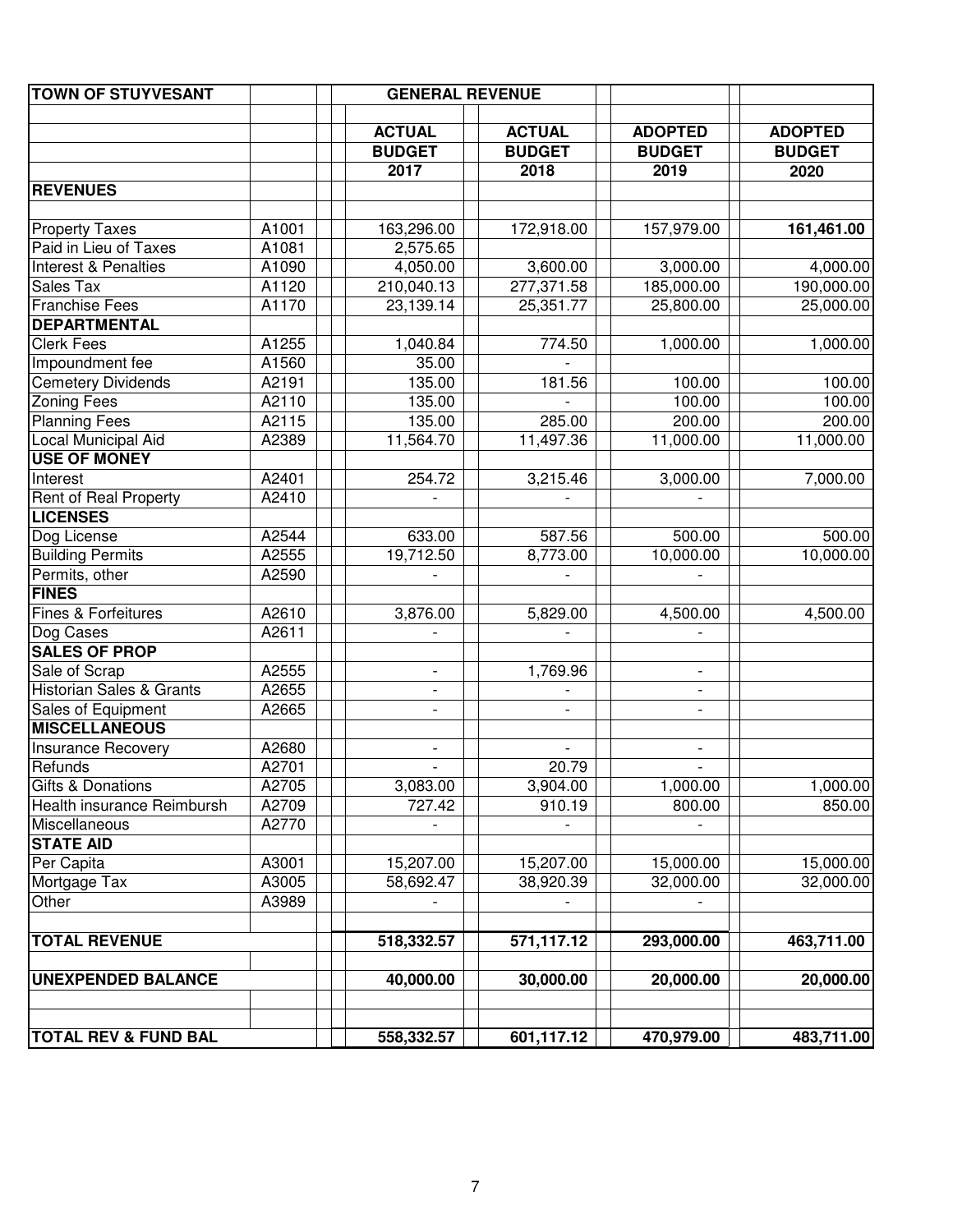| <b>TOWN OF STUYVESANT</b>   |                      | <b>HIGHWAY FUND</b> |                  |                  |                |
|-----------------------------|----------------------|---------------------|------------------|------------------|----------------|
|                             |                      | <b>ACTUAL</b>       | <b>ACTUAL</b>    | <b>ADOPTED</b>   | <b>ADOPTED</b> |
|                             |                      | <b>Expense</b>      | <b>Expense</b>   | <b>BUDGET</b>    | <b>BUDGET</b>  |
| <b>APPROPRIATIONS</b>       |                      | 2017                | 2018             | 2019             | 2020           |
| <b>GENERAL REPAIRS</b>      |                      |                     |                  |                  |                |
| <b>Personal Service</b>     |                      |                     |                  | 130,000.00       |                |
|                             | DA5110.1<br>DA5110.4 | 122,233.95          | 126,839.00       |                  | 134,000.00     |
| Contractual                 |                      | 61,140.73           | 55,371.79        | 116,500.00       | 116,500.00     |
| <b>TOTAL</b>                |                      | 183,374.68          | 182,210.79       | 246,500.00       | 250,500.00     |
| <b>IMPROVEMENTS</b>         |                      |                     |                  |                  |                |
| Chips                       | DA5112.2             | 92,274.25           | 80,000.00        | 70,000.00        | 70,000.00      |
| Other                       | DA5112.4             | 16,276.15           | 30,075.00        | 32,000.00        | 32,000.00      |
| <b>TOTAL</b>                |                      | 108,550.40          | 110,075.00       | 102,000.00       | 102,000.00     |
| <b>MACHINERY</b>            |                      |                     |                  |                  |                |
| Equipment                   | DA5130.2             | 10,903.93           | 2,339.99         | 3,000.00         | 3,000.00       |
| Contracutal                 | DA5130.4             | 20,142.59           | 21,475.44        | 28,500.00        | 28,500.00      |
|                             |                      |                     |                  |                  |                |
| <b>TOTAL</b>                |                      | 31,046.52           | 23,815.43        | 31,500.00        | 31,500.00      |
| <b>SNOW REMOVAL</b>         |                      |                     |                  |                  |                |
| Snow removal equipment      | DA5142,2             |                     |                  |                  |                |
| <b>Personal Service</b>     | DA5142.1             | 6,673.06            | 11,389.36        | 15,000.00        | 15,000.00      |
| Contracutal                 | DA5142.4             | 23,782.56           | 27,278.78        | 29,750.00        | 29,750.00      |
| <b>TOTAL</b>                |                      | 30,455.62           | 38,668.14        | 44,750.00        | 44,750.00      |
| <b>EMPLOYEE BENEFITS</b>    |                      |                     |                  |                  |                |
| Retirement                  | DA9010.8             | 18,753.00           | 19,964.45        | 21,000.00        | 21,000.00      |
| Social Security             | DA9030.8             | 9,035.53            | 9,692.78         | 9,500.00         | 9,500.00       |
| <b>Disablitiy</b>           | DA9055.8             | 135.00              |                  | 135.00           | 135.00         |
| Hospitalization             | DA9060.8             | 34,637.00           | 34,057.69        | 40,000.00        | 30,000.00      |
| <b>Uniforms</b>             | DA9089.8             | 458.97              |                  | 1,000.00         | 1,000.00       |
| <b>RECONCILIATION DIS</b>   |                      | 367.31              | 0.01             |                  |                |
| <b>TOTAL</b>                |                      | 63,386.81           | 63,714.93        | 71,635.00        | 61,635.00      |
| <b>TOTAL APPROPRIATIONS</b> |                      | 416,814.03<br>\$    | \$<br>418,484.29 | 496,385.00<br>\$ | \$490,385.00   |
|                             |                      |                     |                  |                  |                |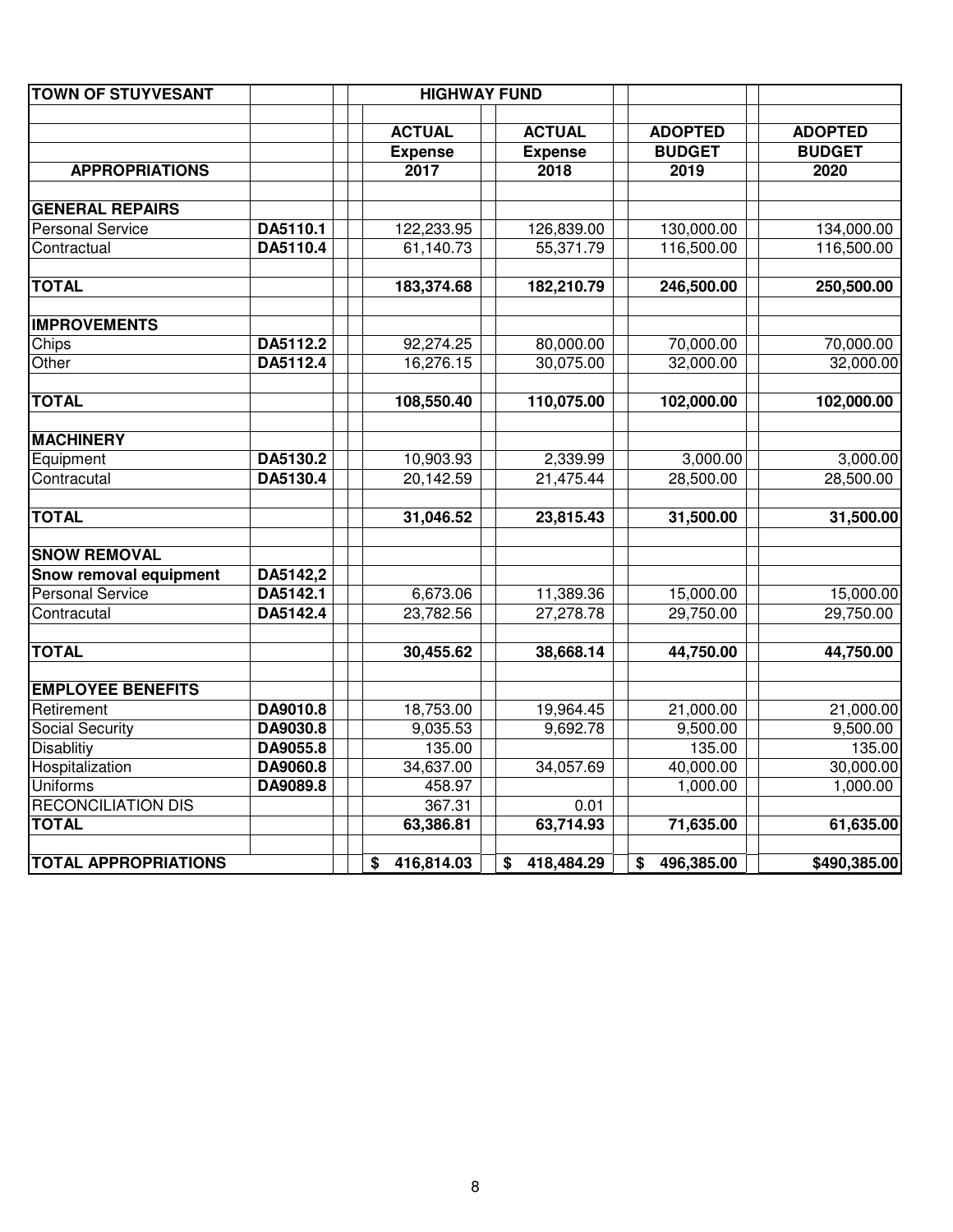| <b>TOWN OF STUYVESANT</b>        |               |    | <b>HIGHWAY FUND</b>      |                  |    |                          |                  |
|----------------------------------|---------------|----|--------------------------|------------------|----|--------------------------|------------------|
|                                  |               |    |                          |                  |    |                          |                  |
|                                  |               |    | <b>ACTUAL</b>            | <b>ACTUAL</b>    |    | <b>ADOPTED</b>           | <b>ADOPTED</b>   |
|                                  |               |    | <b>BUDGET</b>            | <b>BUDGET</b>    |    | <b>BUDGET</b>            | <b>BUDGET</b>    |
| <b>APPROPRIATIONS</b>            |               |    | 2017                     | 2018             |    | 2019                     | 2020             |
|                                  |               |    |                          |                  |    |                          |                  |
| <b>DEPT SERVICE</b>              |               |    |                          |                  |    |                          |                  |
| Bond - Principal                 | DA9720.6      |    |                          | 35,333.33        |    | 35,350.00                | 35,350.00        |
| Bond - Interest                  | DA9720.7      |    |                          | 410.57           |    | 1,760.00                 | 1,760.00         |
| <b>TOTAL</b>                     |               |    |                          | 35,743.90        |    | 37,110.00                | 37,110.00        |
| <b>INTER TRANSFERS</b>           |               |    |                          |                  |    |                          |                  |
| <b>Capital Project</b>           | DA9050.9      |    |                          | ۰                |    | $\blacksquare$           |                  |
|                                  |               |    |                          |                  |    |                          |                  |
| <b>TOTAL APPROPRIATIONS</b>      |               | \$ | 416,814.03               | \$<br>454,228.19 | \$ | 533,495.00               | \$<br>527,495.00 |
|                                  |               |    |                          |                  |    |                          |                  |
| <b>REVENUES</b>                  |               |    | <b>HIGHWAY REVENUE</b>   |                  |    |                          |                  |
| <b>Property Taxes</b>            | DA1001        |    | 240,385.00               | 237,385.00       |    | 237,385.00               | 258,195.00       |
| Sales Tax                        | DA1120        |    | 173,000.00               | 138,000.00       |    | 145,000.00               | 150,000.00       |
| Service other Govt               | <b>DA2300</b> |    | 18,525.46                | 22,213.92        |    | 12,000.00                | 12,000.00        |
| Interest                         | DA2401        |    |                          | 2,677.37         |    |                          |                  |
| <b>Equipment Rental</b>          | <b>DA2410</b> |    |                          |                  |    |                          |                  |
| <b>Minor Sales</b>               | DA2655        |    | 8,622.00                 | 355.60           |    |                          |                  |
| Sale of Equpment                 | DA2655        |    |                          |                  |    |                          |                  |
| <b>Insurance Recovery</b>        | DA2680        |    |                          | 265.13           |    |                          |                  |
| <b>Refund Prior Year Expense</b> | <b>DA2701</b> |    | 597.23                   | 1,604.16         |    |                          |                  |
| Health Ins. Reimbursements       | DA2709        |    | 10,807.10                | 11,362.32        |    | 10,000.00                | 2,300.00         |
| S/A - Chips                      | DA3501        |    | 92,274.25                | 92,274.15        |    | 70,000.00                | 70,000.00        |
| S/A - Sema                       | DA3960        |    |                          | 1,837.88         |    |                          |                  |
| F/A - Fema                       | DA4960        |    | $\overline{\phantom{a}}$ | 11,027.26        |    | $\overline{\phantom{a}}$ |                  |
| Unclassified                     | DA2770        |    | 283.50                   | 2,000.00         |    |                          |                  |
| <b>TOTAL REVENUE</b>             |               | S  | 544,494.54               | \$<br>521,002.79 | S  | 474,385.00               | \$492,495.00     |
| <b>UNEXPENDED BALANCE</b>        |               |    |                          |                  |    | 35,000.00                | 35,000.00        |
| <b>TOTAL REV &amp; FUND BAL</b>  |               | \$ | 544,494.54               | \$<br>521,002.79 | \$ | 509,385.00               | \$527,495.00     |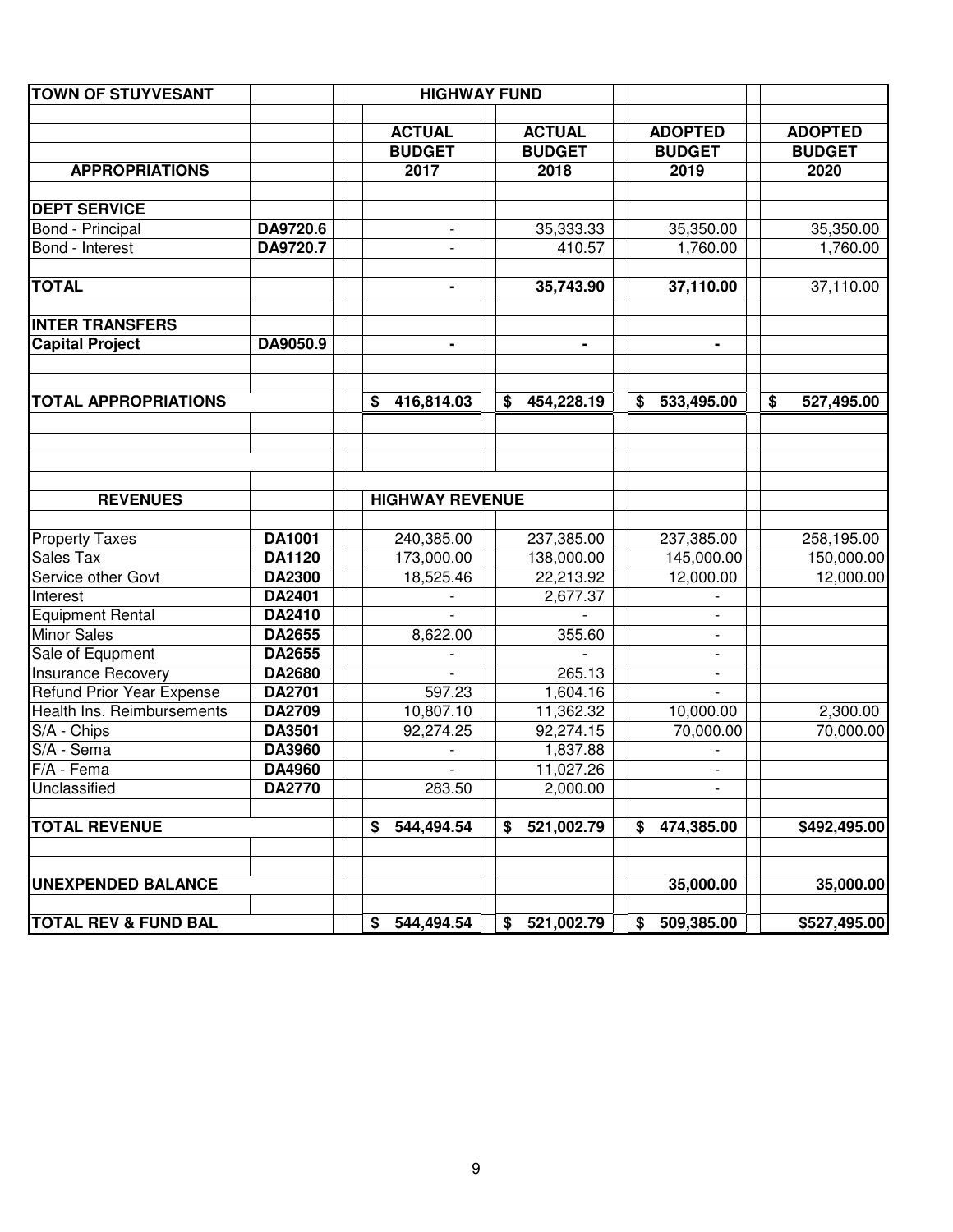| <b>TOWN OF STUYVESANT</b> |               |                 |                                      | <b>LIGHTING</b> |                                      |                          |                 |      |
|---------------------------|---------------|-----------------|--------------------------------------|-----------------|--------------------------------------|--------------------------|-----------------|------|
|                           |               |                 |                                      | <b>ACTUAL</b>   |                                      | <b>ADOPTED</b>           | <b>ADOPTED</b>  |      |
|                           |               | <b>ACTUAL</b>   |                                      | <b>Budget</b>   |                                      | <b>BUDGET</b>            | <b>BUDGET</b>   |      |
| <b>APPROPRIATIONS</b>     |               | 2017            |                                      | 2018            |                                      | 2019                     | 2020            |      |
| <b>LIGHTING DISTRICT</b>  |               |                 |                                      |                 |                                      |                          |                 |      |
| Contractual               | SL5182.4      | \$<br>10,973.27 | $\overline{\boldsymbol{\mathsf{s}}}$ | 9,032.95        | \$                                   | 10,500.00                | \$<br>10,000.00 |      |
| <b>REVENUES</b>           |               |                 |                                      |                 |                                      |                          |                 |      |
| <b>Property Taxes</b>     | <b>SL1001</b> | 8,700.00        |                                      | 10,000.00       |                                      | 10,500.00                | 10,000.00       |      |
| Interest                  | <b>SL2401</b> | $\mathbf{r}$    |                                      | $\sim$          |                                      | $\overline{\phantom{a}}$ | $\mathbf{r}$    |      |
| <b>TOTAL</b>              |               | 8,700.00        |                                      | 10,000.00       |                                      | 10,500.00                | 10,000.00       | 0.00 |
| <b>UNEXPENDED BALANCE</b> |               | 1,000.00        |                                      | $\omega$        |                                      | $\overline{\phantom{a}}$ | $\sim$          |      |
| <b>TOTAL</b>              |               | \$<br>9,700.00  | \$                                   | 10,000.00       | \$                                   | 10,500.00                | \$<br>10,000.00 | 0.00 |
|                           |               |                 |                                      |                 |                                      |                          |                 |      |
|                           |               | <b>FINAL</b>    |                                      | <b>ACTUAL</b>   |                                      | <b>ADOPTED</b>           | <b>PROPOSED</b> |      |
|                           |               | <b>BUDGET</b>   |                                      | <b>BUDGET</b>   |                                      | <b>BUDGET</b>            | <b>BUDGET</b>   |      |
| <b>APPROPRIATIONS</b>     |               | 2017            |                                      | 2018            |                                      | 2019                     | 2020            |      |
| <b>LIGHTING DISTRICT</b>  |               |                 |                                      |                 |                                      |                          |                 |      |
| Contractual               | SL5182.4      | \$<br>9,872.55  | \$                                   | 9,738.01        | \$                                   | 9,500.00                 | \$<br>9,000.00  |      |
| <b>REVENUES</b>           |               |                 |                                      |                 |                                      |                          |                 |      |
| <b>Property Taxes</b>     | <b>SL1001</b> | 8,000.00        |                                      | 9,500.00        |                                      | 9,500.00                 | 9,000.00        |      |
| Interest                  | <b>SL2401</b> | $\sim$          |                                      |                 |                                      |                          |                 |      |
| <b>TOTAL</b>              |               | 8,000.00        |                                      | 9,500.00        |                                      | 9,500.00                 | 9,000.00        | 0.00 |
| <b>UNEXPENDED BALANCE</b> |               | 500.00          |                                      | $\omega$        |                                      | $\blacksquare$           | $\omega$        |      |
| <b>TOTAL</b>              |               | \$<br>8,500.00  | $\overline{\bullet}$                 | 9,500.00        | $\overline{\boldsymbol{\mathsf{s}}}$ | 9,500.00                 | \$<br>9,000.00  | 0.00 |